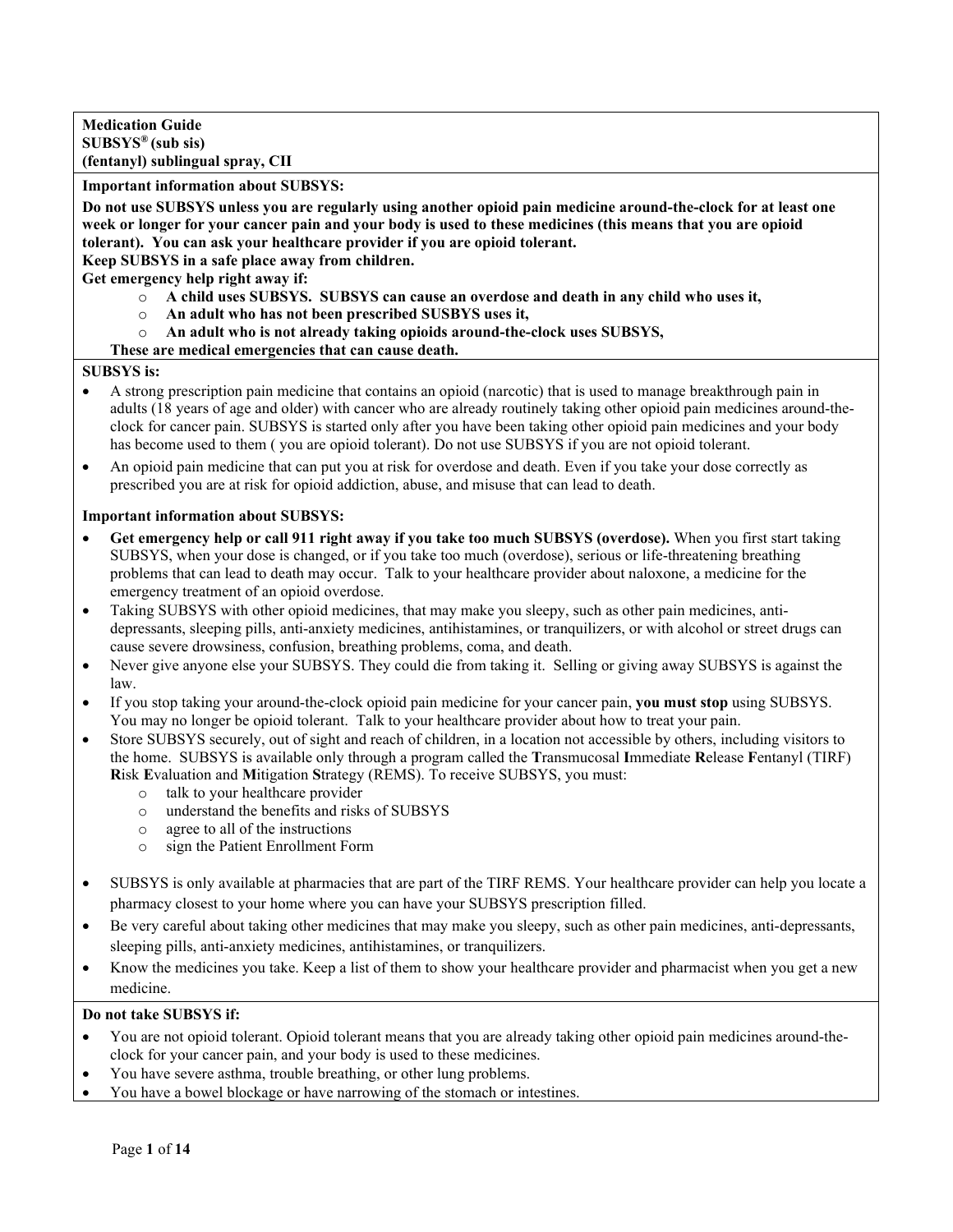- You have a short-term pain that you would expect to go away in a few days, such as:
	- o pain after surgery
	- o headache or migraine
	- o dental pain
	- You have an allergy to any of the ingredients in SUBSYS:
		- o Active ingredient: fentanyl
		- o Inactive ingredients: dehydrated alcohol 63.6%, purified water, propylene glycol, xylitol, and L-menthol.

## **Before taking SUBSYS, tell your healthcare provider if you have a history of:**

## • **Trouble breathing or lung problems such as asthma, wheezing, or shortness of breath**

- head injury, seizures liver, kidney, or thyroid problems
- problems urinating pancreas or gallbladder problems
- abuse of street or prescription drugs, alcohol addiction, or opioid overdose
- mental problems including major depression, schizophrenia, or hallucinations (seeing or hearing things that are not there)
- Slow heart rate or other heart problems
- Low blood pressure

## **Tell your healthcare provider if you are:**

- **Pregnant or planning to become pregnant.** Prolonged use of SUBSYS during pregnancy can cause withdrawal symptoms in your newborn baby that could be life-threatening if not recognized and treated.
- **Breastfeeding.** SUBSYS passes into breast milk and may harm your baby.
- Living in a household where there are small children or someone who has abused street or prescription drugs
- Taking prescription or over-the-counter medicines, vitamins, or herbal supplements. Taking SUBSYS with certain other medicines can cause serious side effects that could lead to death.

#### **When taking SUBSYS:**

- Do not change your dose. Take SUBSYS exactly as prescribed by your healthcare provider.
- See the detailed Instructions for Use for information about how to take SUBSYS.
- Use SUBSYS exactly as prescribed by your healthcare provider. Do not use more than two doses of SUBSYS for each episode of breakthrough cancer pain. You must wait four hours before treating a new episode of breakthrough pain with SUBSYS.
- Your healthcare provider will prescribe a starting dose of SUBSYS that may be different than other fentanyl containing medicines you may have been taking.
- Do not stop taking SUBSYS without talking to your healthcare provider.
- After you stop taking SUBSYS, see the "Instructions for Use" section at the end of this Medication Guide for information about the right way to dispose of SUBSYS when no longer needed.
- Dispose of expired, unwanted or unused SUBSYS by following the "Disposing of SUBSYS"directions in the *Instructions for Use*. Visi[t www.fda.gov/drugdisposal](http://www.fda.gov/drugdisposal) for additional information on disposalof unsed medicines.
- **DO NOT** drive or operate heavy machinery, until you know how SUBSYS affects you. SUBSYS can make you sleepy, dizzy, or lightheaded.
- **DO NOT** drink alcohol or use prescription or over-the-counter medicines that contain alcohol. Using products containing alcohol during treatment with SUBSYS may cause you to overdose and die.
- **DO NOT** switch from SUBSYS to other medicines that contain fentanyl without talking with your healthcare provider. The amount of fentanyl in a dose of SUBSYS is not the same as the amount of fentanyl in other medicines that contain fentanyl.

#### **The possible side effects of SUBSYS:**

• Constipation, nausea, sleepiness, vomiting, tiredness, headache, dizziness, abdominal pain, weakness, anxiety, depression, rash, trouble sleeping, low red blood cell count, swelling of the arms, hands, legs, and feet. Call your healthcare provider if you have any of these symptoms and they are severe.

• Decreased blood pressure. This can make you feel dizzy or lightheaded if you get up too fast from sitting or lying down.

#### **Get emergency medical help or call 911 right away if you have:**

• Trouble breathing, shortness of breath, fast heartbeat, chest pain, swelling of your face, tongue, or throat, extreme drowsiness, light-headedness when changing positions, feeling faint, agitation, high body temperature, trouble walking, stiff muscles, or mental changes such as confusion.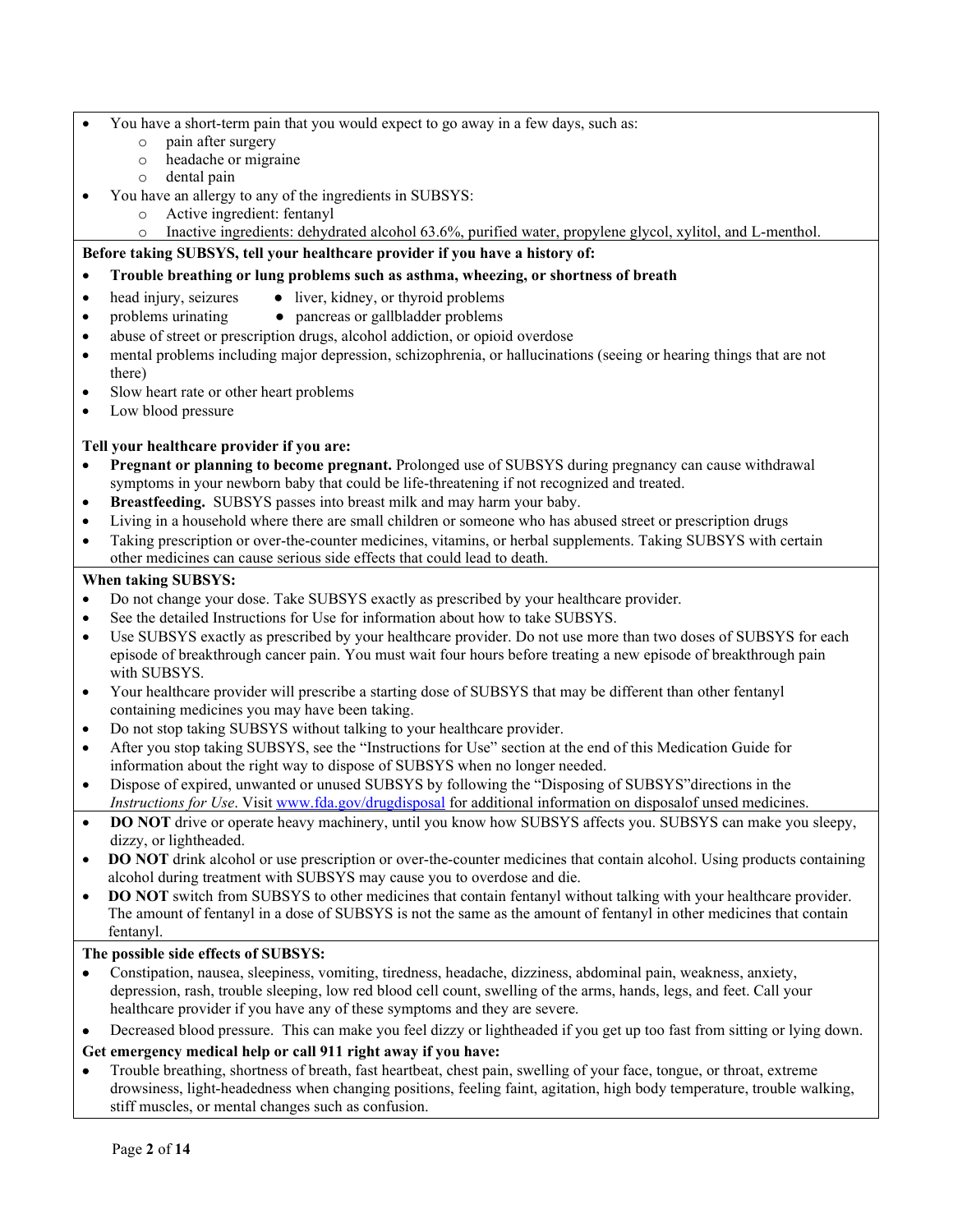These are not all the possible side effects of SUBSYS. Call your doctor for medical advice about side effects. You may report side effects to FDA at 1-800-FDA-1088. **For more information go to dailymed.nlm.nih.gov**

Manufactured by: **Renaissance Lakewood, LLC., Lakewood, NJ 08701** Distributed by: **West Therapeutic Development, LLC., Northbrook, IL 60062 (1-844-452-9263) This Medication Guide has been approved by the U.S. Food and Drug Administration.** Issued: 03/2021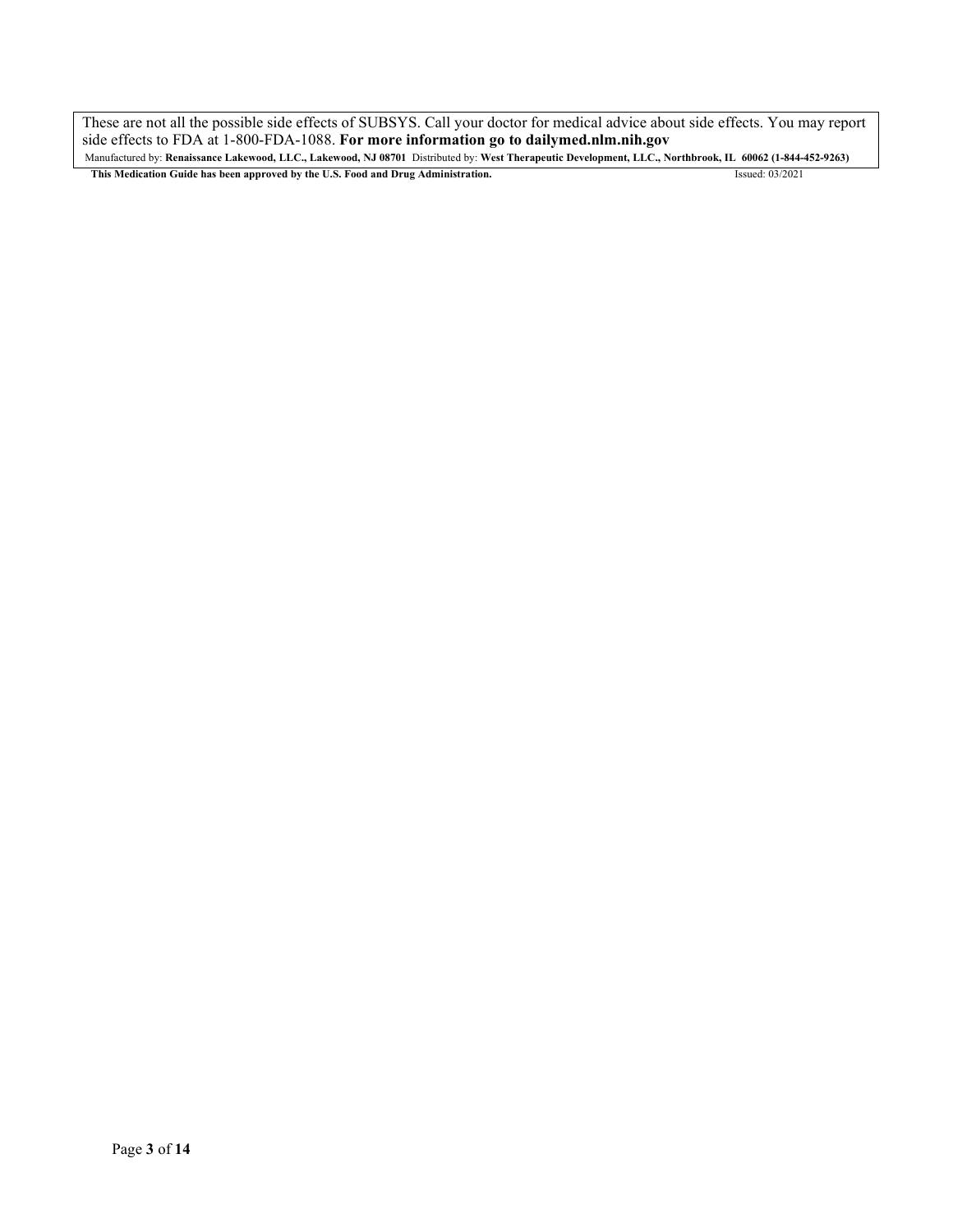# **Child Safety Kit**

The SUBSYS Child Safety Kit contains important information on the storage and handling of SUBSYS.

The SUBSYS Child Safety Kit includes:

• a **portable pouch (Figure A) and lock (Figure B)** for you to keep a small supply of SUBSYS. Keep the rest of your SUBSYS in the locked storage space.



- **Figure B**
- a **package of cabinet and drawer child safety latches (Figure C)** to secure the storage space where SUBSYS is kept at home.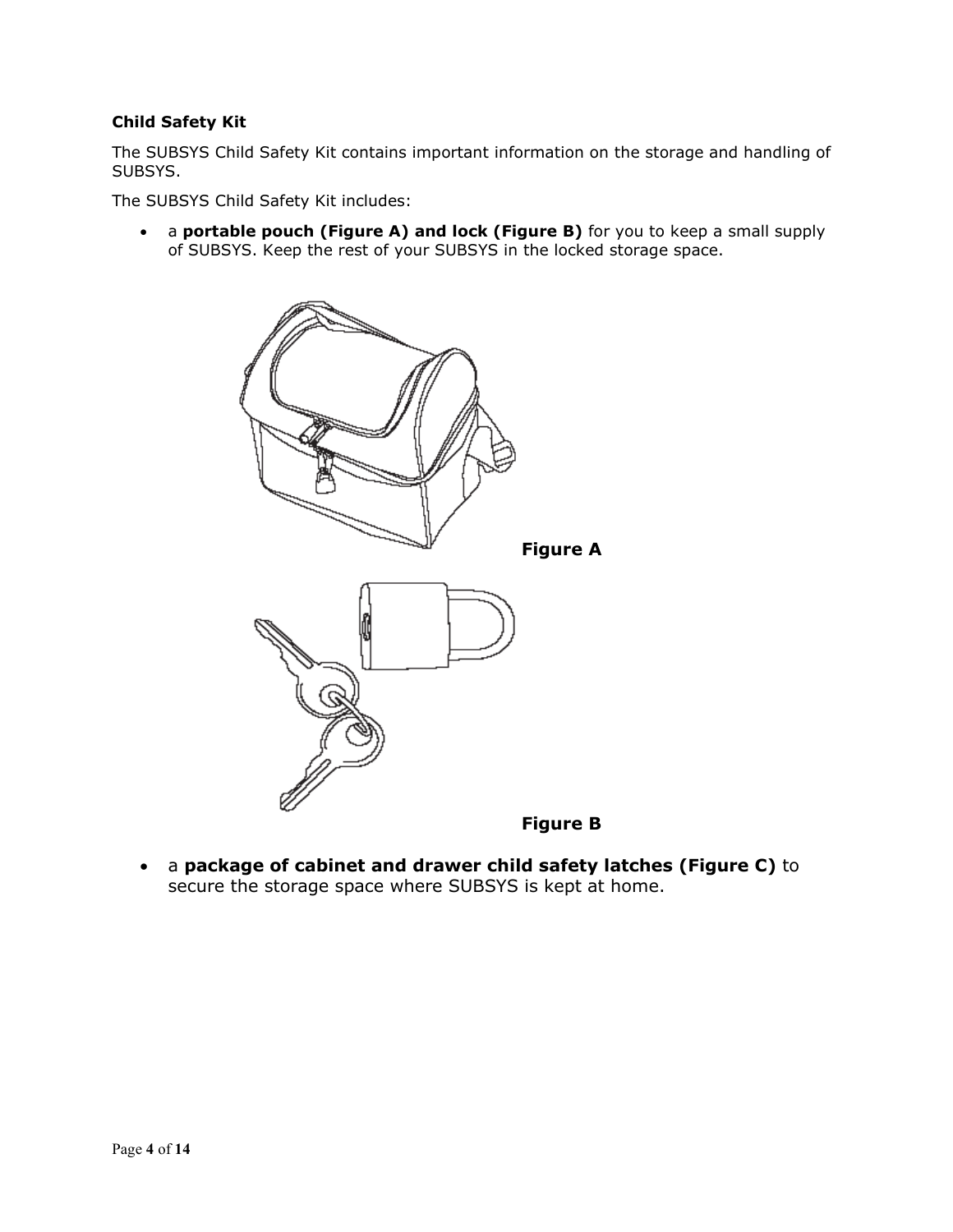

• Keep the pouch locked and away from children. **(See Figure C.)**

# **Instructions for Use**

Before you use SUBSYS, it is important that you read the Medication Guide and these Instructions for Use. Be sure that you read, understand, and follow these Instructions for Use so that you use SUBSYS the right way. Ask your healthcare provider or pharmacist if you have questions about the right way to use SUBSYS.

# **What will I find in the SUBSYS package?**

Each SUBSYS Carton contains **(See Figure D)**:

- individual blister packages containing spray units of SUBSYS
- a supply of small white disposal bags for use when disposing of used SUBSYS units and charcoal-lined disposal pouches
- a supply of charcoal-lined disposal pouches (wrapped in aluminum foil) for use when disposing of the contents of unused SUBSYS units
	- o *Call West Therapeutic Development, LLC. at 1-844-452-9263 for additional supplies of disposal bags and charcoal-lined disposal pouches.*
- a Medication Guide (not shown)
- a Package Insert (not shown)
	- **When you get an episode of breakthrough cancer pain, take the dose prescribed by your healthcare provider as follows:** SUBSYS comes in individual blister packages. Do not open the blister package until you are ready to use it.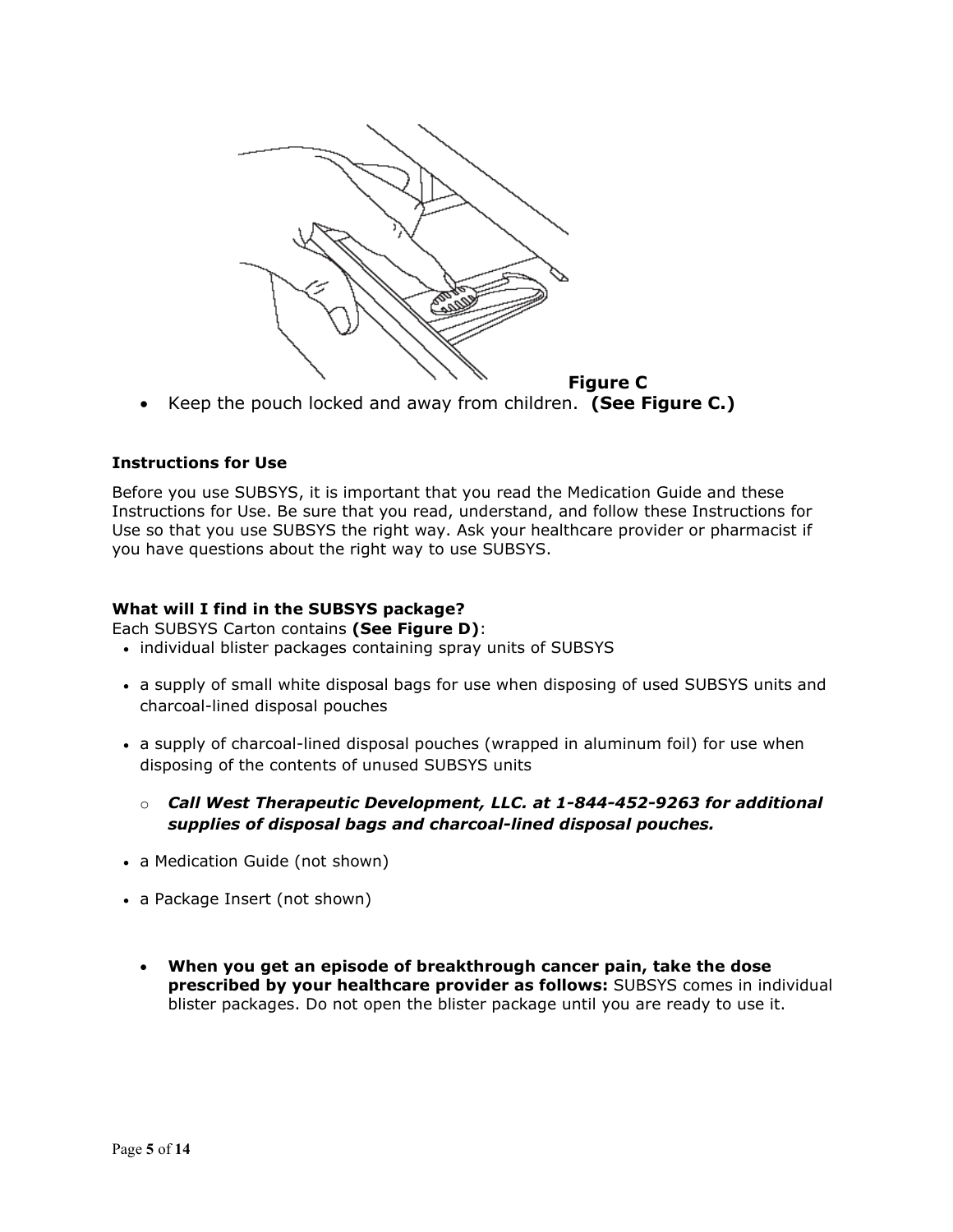

# **Figure D**

• Remove the SUBSYS spray unit from the blister package by cutting the dashed line with a pair of scissors. **(See Figure E.)**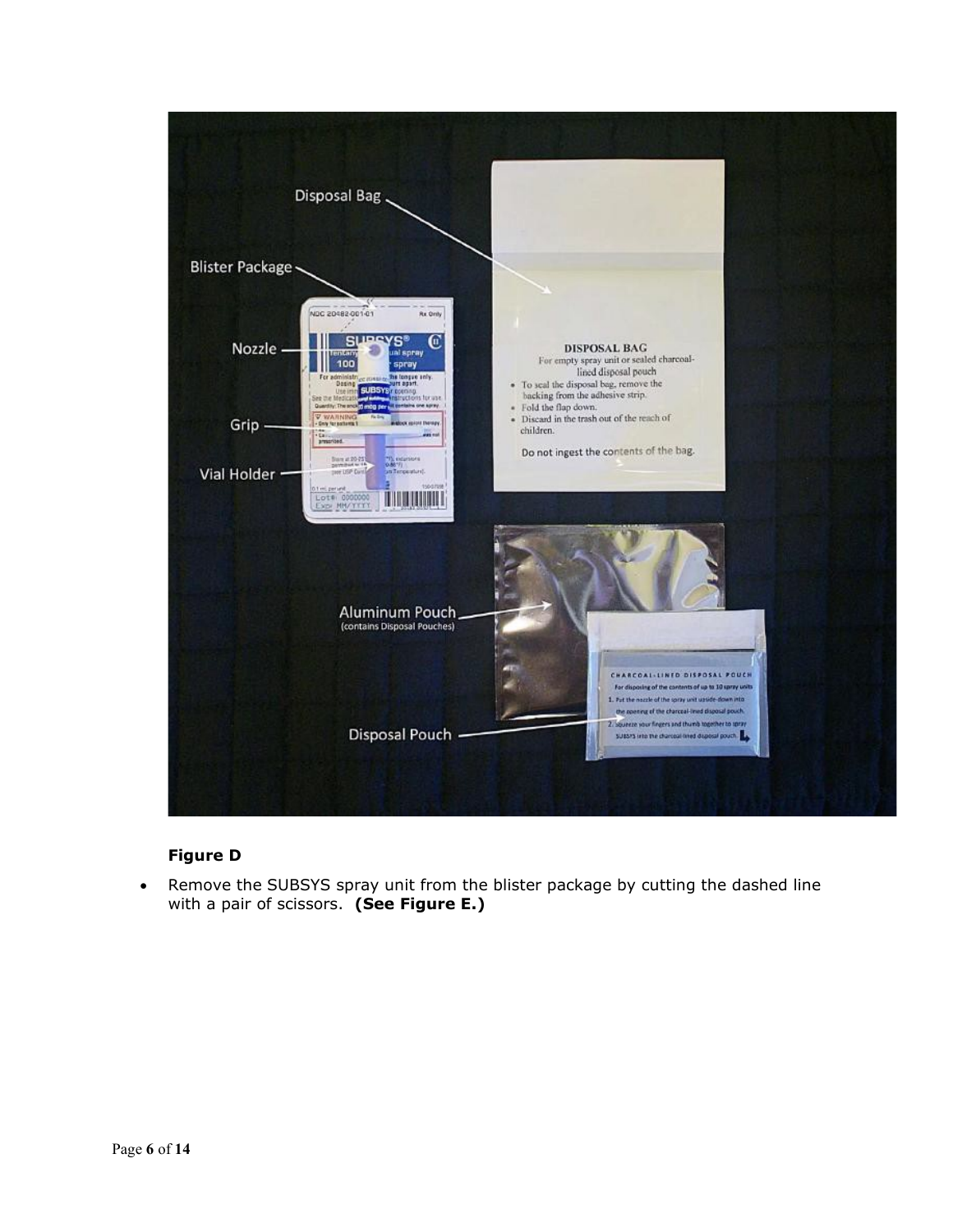

- **Figure E**
- To correctly use SUBSYS:
	- o Swallow any saliva in your mouth.
	- o Hold the SUBSYS spray unit **upright** using your index and middle fingers and thumb. **(See Figure F.)**



o Point the nozzle **into** your mouth and **under** your tongue. **(See Figures G and H)**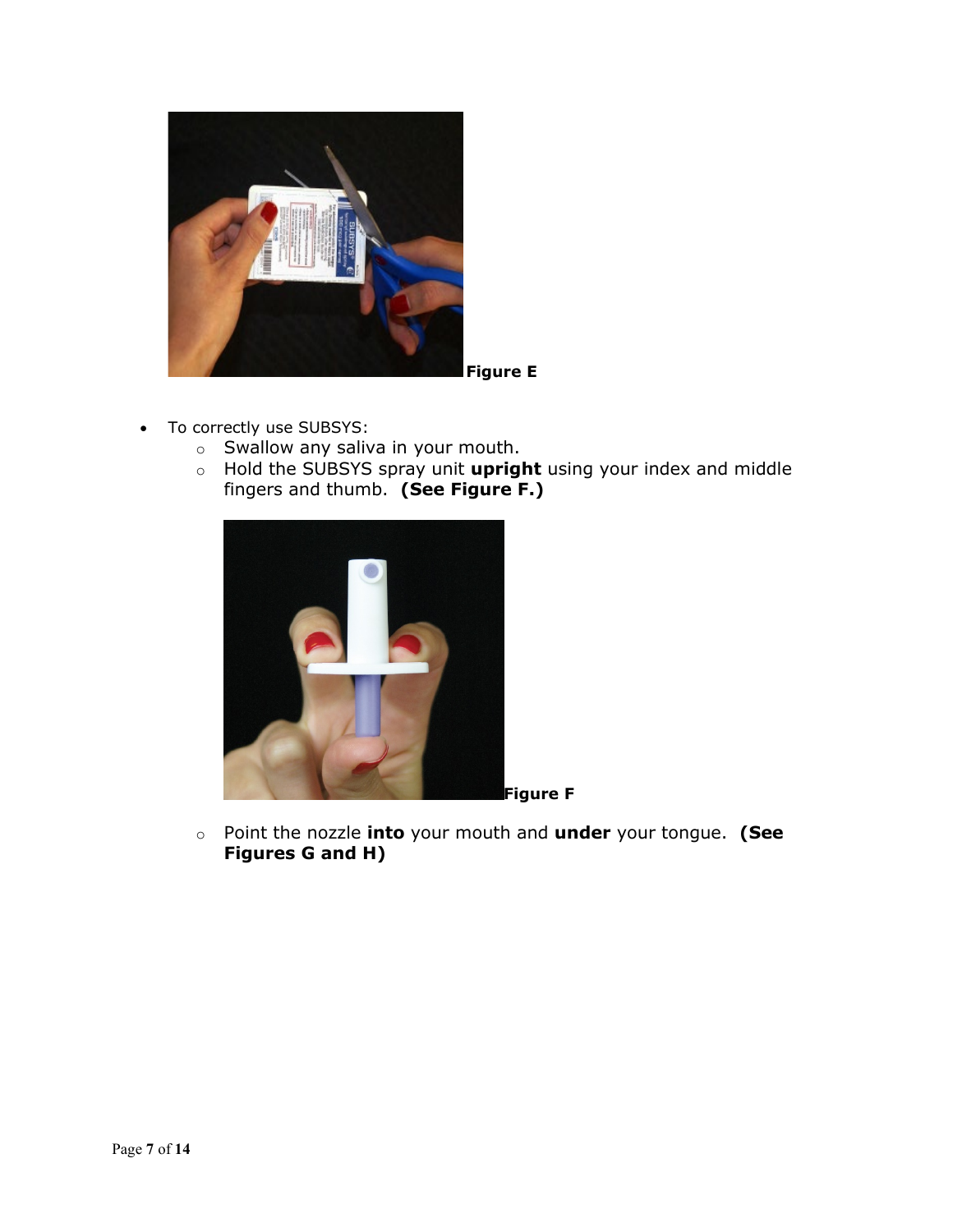

- $\circ$  Squeeze your fingers and thumb together to spray SUBSYS under your tongue. **(See Figure I)**
- o Hold the medicine under your tongue for **30-60 seconds**. Do not spit out any medicine. Do not rinse your mouth.



**Figure I**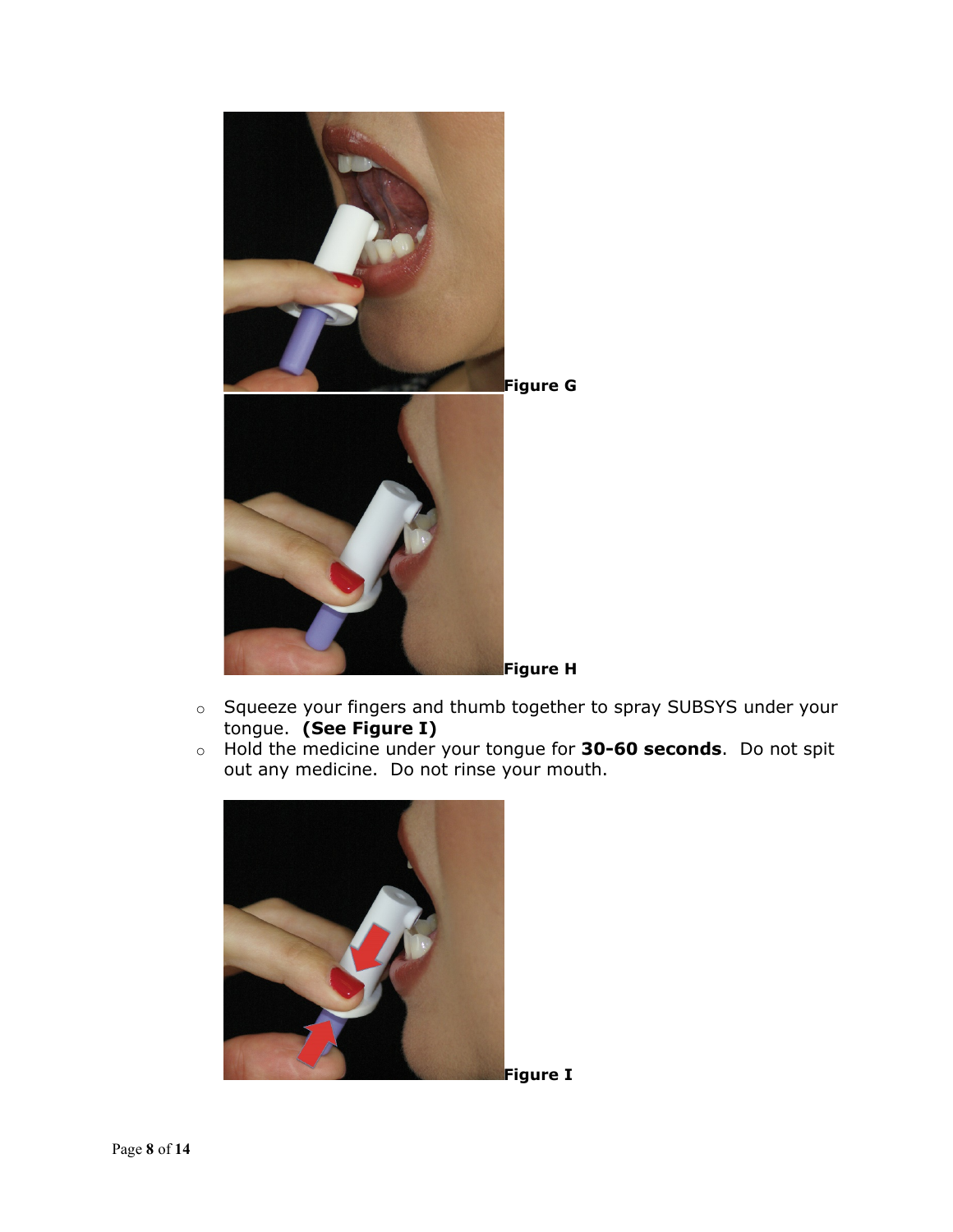o The SUBSYS spray unit will remain locked after use. **(See Figure J)** 



# **Disposing of SUBSYS:**

**After using SUBSYS**, dispose of the spray unit as follows:

• Place the used SUBSYS spray unit into one of the disposal bags provided in the carton containing the spray units. **(See Figure K)**



**Figure K**

- Remove the backing from the adhesive strip.
- Fold the flap to seal the bag. **(See Figure L)**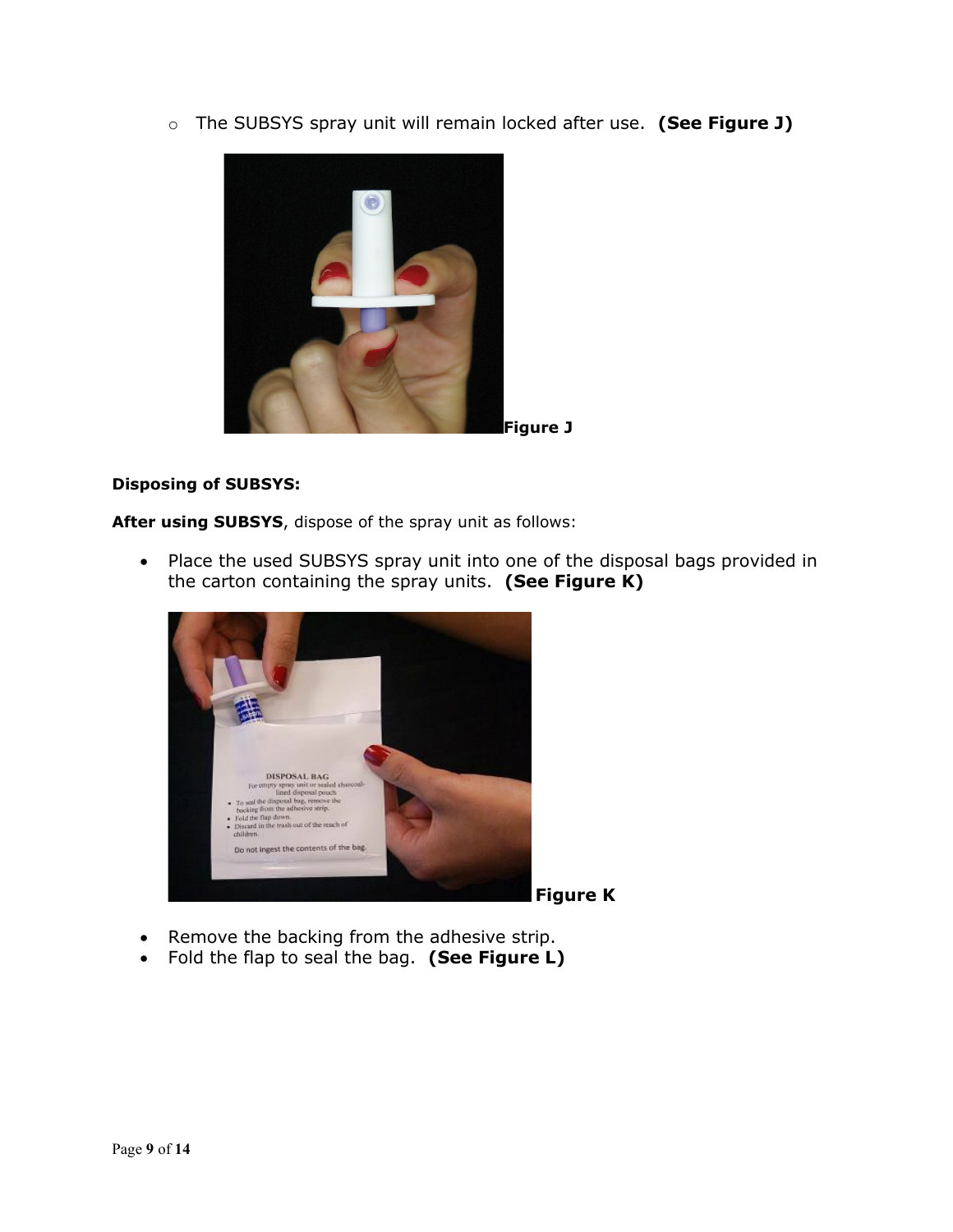



• Discard in the trash out of the reach of children. **(See Figure M)**



**Figure M**

Do not ingest the contents of the bag.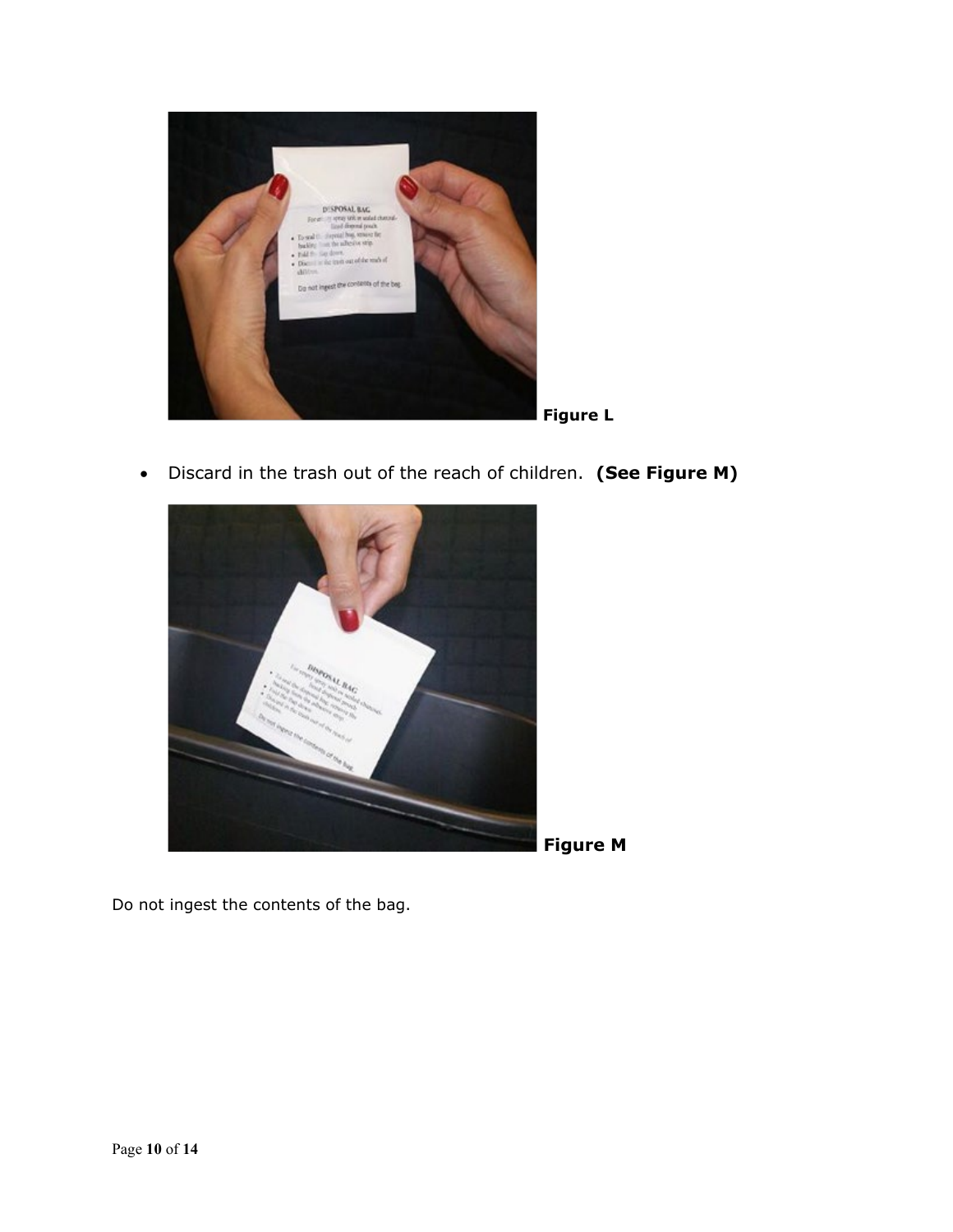# **Disposal of any unused SUBSYS when no longer needed:**

Before you throw away the SUBSYS spray units, you must empty all of the medicine into the charcoal-lined disposal pouch. This protects others, especially children, from harm*. Charcoal-lined disposal pouches are supplied wrapped in an aluminum foil package.* 

• Remove a charcoal-lined disposal pouch from the aluminum foil package by tearing open the package at the notch. **(See Figures N)**





 **Figure** 

**N** 

• Remove the SUBSYS spray unit from the blister package by cutting the dashed line with a pair of scissors. **(See Figure O)**



**Figure O**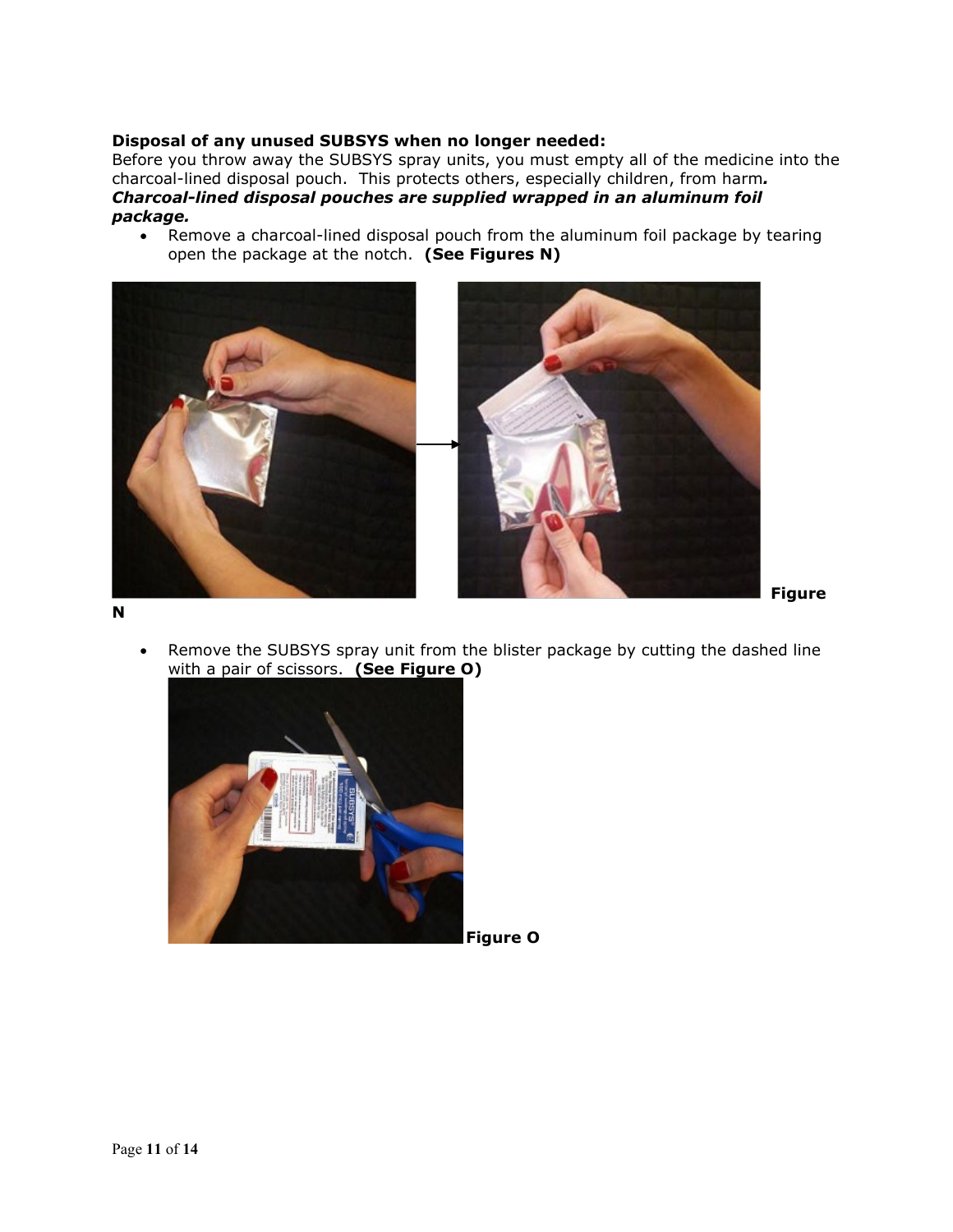•Hold the charcoal-lined disposal pouch with the opening facing up. Put the nozzle of the SUBSYS spray unit upside-down into the opening of the charcoal-lined disposal pouch. **(See Figure P)**



- Squeeze your fingers and thumb together to spray SUBSYS into the charcoallined disposal pouch.
- Dispose of the spray unit in a disposal bag. **(See Figures K and L)**
- **Repeat steps O and P for each unused SUBSYS spray unit. The charcoallined disposal pouch may be used for disposing of the contents of up to 10 spray units.**
- Make sure all unused spray units have been sprayed into a charcoal-lined disposal pouch.

To seal a used charcoal-lined disposal pouch, remove the backing from the adhesive strip. **(See Figure Q)** Fold the flap down and press to seal the charcoal-lined disposal pouch.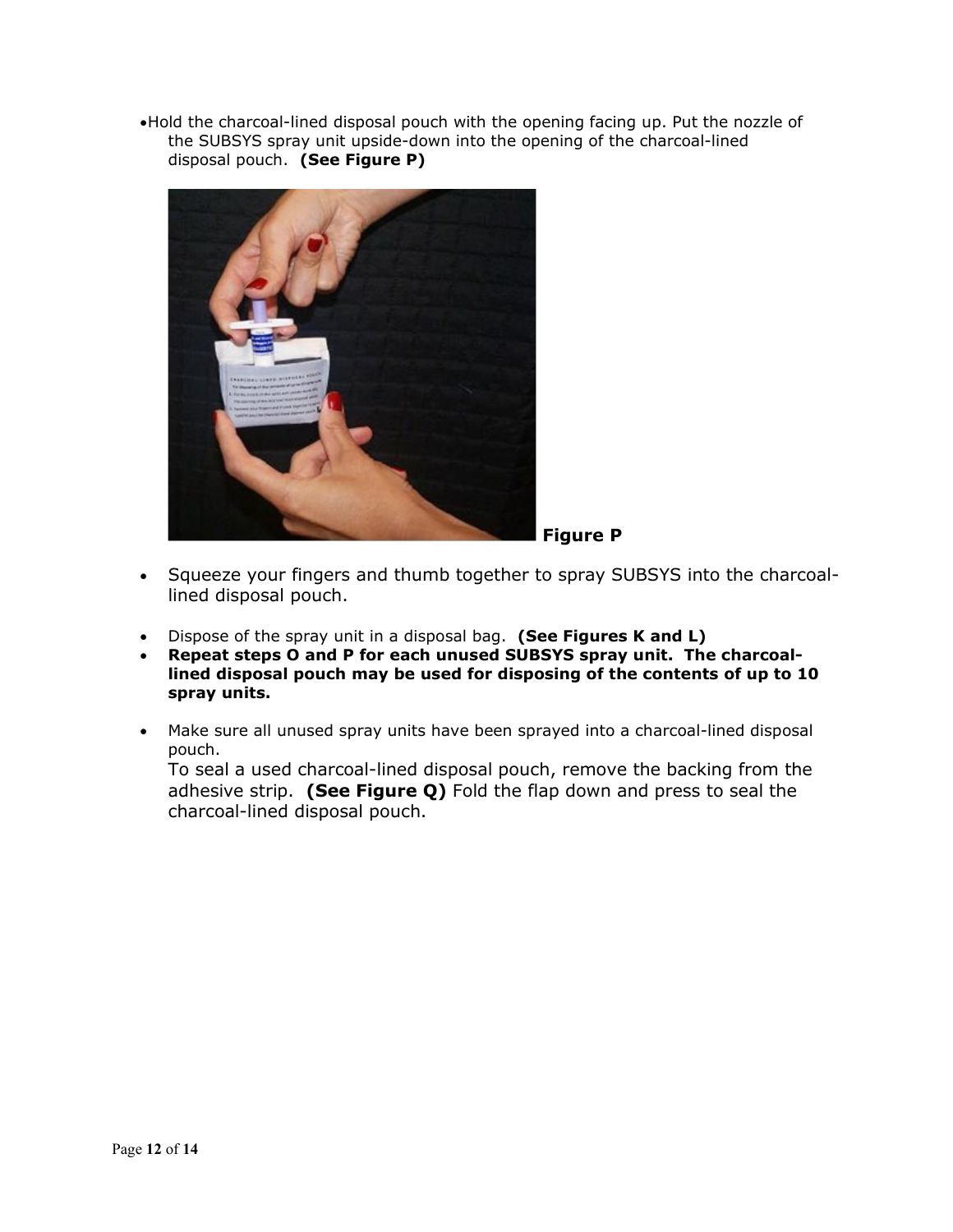

- **Figure Q**
- Place the sealed charcoal-lined disposal pouch into a disposal bag. **(See Figure R)**



- To seal the disposal bag, remove the backing from the adhesive strip. Fold the flap down and press to seal.
- Discard the sealed disposal bag in the trash out of the reach of children. **(See Figure S)**